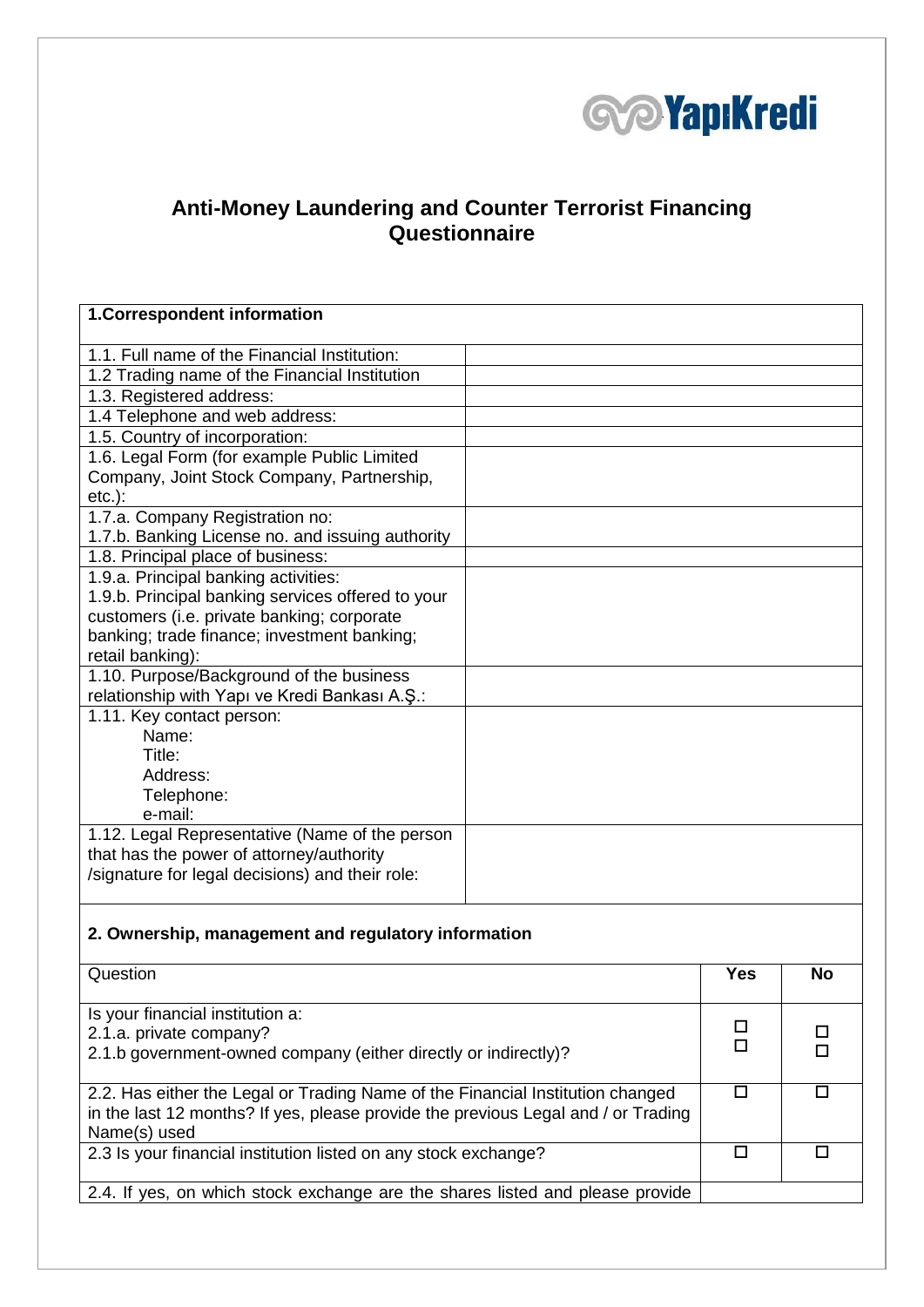| the ticker symbol?                                                                                                                                                                                                              |                                                                 |                                                                                                                                                                                                              |                                 |           |
|---------------------------------------------------------------------------------------------------------------------------------------------------------------------------------------------------------------------------------|-----------------------------------------------------------------|--------------------------------------------------------------------------------------------------------------------------------------------------------------------------------------------------------------|---------------------------------|-----------|
| institution:                                                                                                                                                                                                                    |                                                                 | 2.5. Please provide the names of all direct shareholders and any ultimate beneficial owners who<br>either, own, control (either directly or indirectly) or have voting rights exceeding 10% of the financial |                                 |           |
| Name                                                                                                                                                                                                                            | % of Ownership                                                  | Nationality/Country of<br>Incorporation                                                                                                                                                                      | Date of Birth/<br>Incorporation |           |
|                                                                                                                                                                                                                                 |                                                                 |                                                                                                                                                                                                              |                                 |           |
| last 12 months? If yes, please provide details:                                                                                                                                                                                 |                                                                 | 2.6. Have there been any significant changes in beneficial ownership during the                                                                                                                              | $\Box$                          | □         |
| control):                                                                                                                                                                                                                       |                                                                 | 2.7 Please provide names of the current Board of Directors (i.e. those with executives with day to day                                                                                                       |                                 |           |
|                                                                                                                                                                                                                                 | during the last 12 months? If yes, please provide details:      | 2.7.a. Have there been any significant changes within your Board of Directors                                                                                                                                | □                               | $\Box$    |
| 2.8. Is your financial institution part of a Group? If yes, which Group?                                                                                                                                                        |                                                                 |                                                                                                                                                                                                              | □                               | □         |
|                                                                                                                                                                                                                                 | 2.9. Please provide the current names of the Senior Management. |                                                                                                                                                                                                              |                                 |           |
|                                                                                                                                                                                                                                 |                                                                 |                                                                                                                                                                                                              |                                 |           |
|                                                                                                                                                                                                                                 |                                                                 |                                                                                                                                                                                                              |                                 |           |
|                                                                                                                                                                                                                                 |                                                                 |                                                                                                                                                                                                              |                                 |           |
| 2.10.a. Name of your Supervisory Authority<br>2.10.b. Name of your Financial Intelligence Unit (FIU):<br>2.11. Are you subject to an external audit?<br>external auditor does not mean the Central Bank or Government Body)     |                                                                 | 2.11.a. If yes, please provide the name of your external auditors and the date of the last audit. (An                                                                                                        |                                 |           |
|                                                                                                                                                                                                                                 |                                                                 | 2.12. Does the Financial Institution have an internal audit function or other independent third party<br>review to assess financial crime compliance policies and practices on a regular basis?              |                                 |           |
| 3. Country Legislation                                                                                                                                                                                                          |                                                                 |                                                                                                                                                                                                              |                                 |           |
|                                                                                                                                                                                                                                 |                                                                 |                                                                                                                                                                                                              | Yes                             | No        |
|                                                                                                                                                                                                                                 |                                                                 | 3.1. Has your country of registration established laws designed to combat                                                                                                                                    | П                               | П         |
|                                                                                                                                                                                                                                 |                                                                 | 3.2. If yes, please list the name of your country's relevant laws (Name, Date and No. of the law                                                                                                             |                                 |           |
| Question<br>money laundering and terrorist financing?<br>decree, regulation, etc.)<br>3.3. Is your bank compliant with your national AML/CTF laws?<br>If not, please describe why not and which aspects you do not comply with: |                                                                 |                                                                                                                                                                                                              |                                 |           |
| 4. Bank's Internal Policies and Procedures                                                                                                                                                                                      |                                                                 |                                                                                                                                                                                                              |                                 |           |
| Question                                                                                                                                                                                                                        |                                                                 |                                                                                                                                                                                                              | <b>Yes</b>                      | <b>No</b> |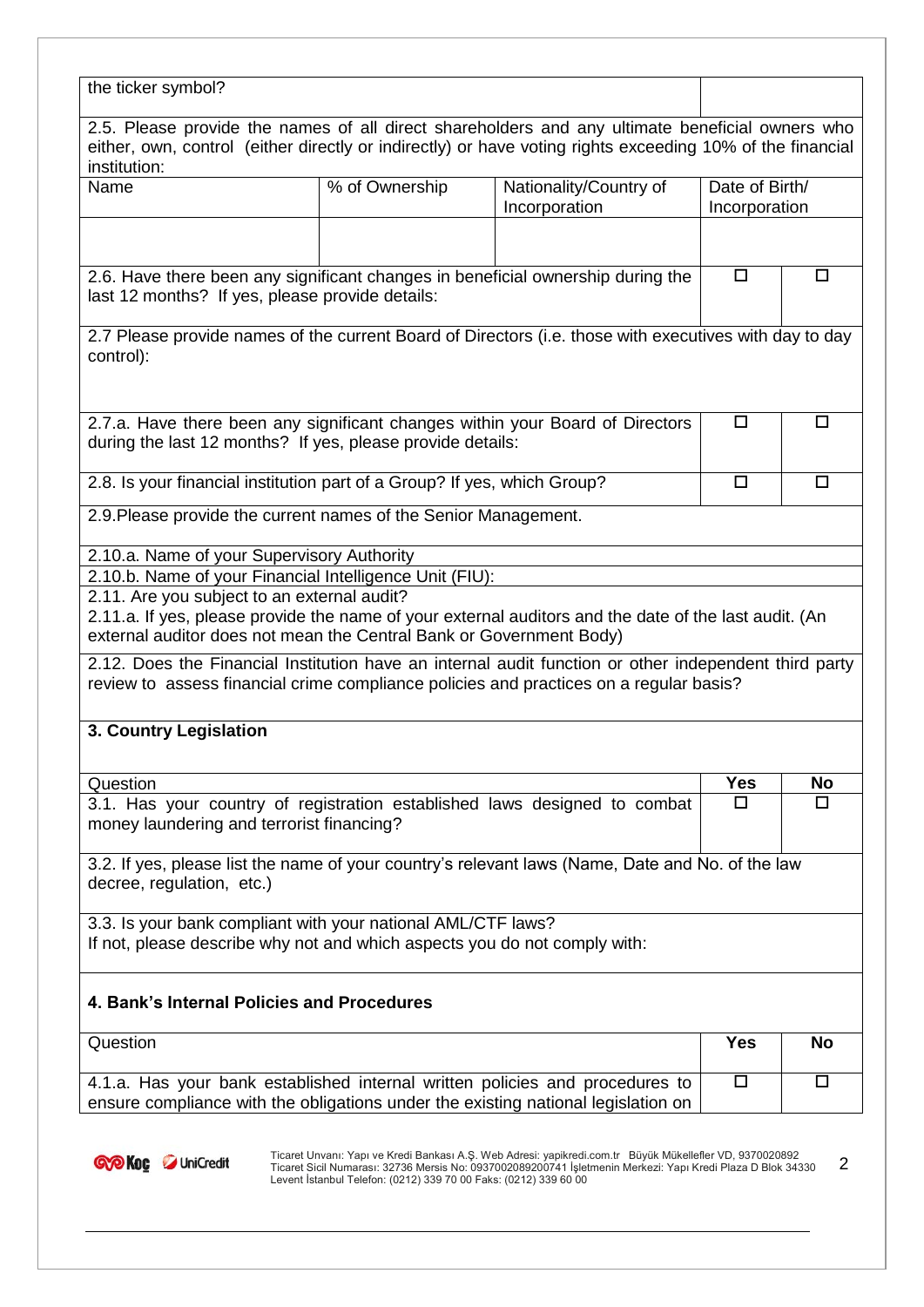| prevention of money laundering, counter terrorist financing and any applicable<br>financial sanctions?                                                                                                                                                                                                                                                                                 |        |        |
|----------------------------------------------------------------------------------------------------------------------------------------------------------------------------------------------------------------------------------------------------------------------------------------------------------------------------------------------------------------------------------------|--------|--------|
| 4.1.b Have these policies and procedures been reviewed in last 12 months?                                                                                                                                                                                                                                                                                                              | □      | $\Box$ |
| 4.1.c. Do your AML/CTF and financial sanction policies and procedures apply to<br>all branches and subsidiaries both in the home country and outside it?                                                                                                                                                                                                                               | $\Box$ | $\Box$ |
| 4.2. Does your AML, CTF and financial sanctions Compliance program require<br>approval of your Board or a senior management Board committee?                                                                                                                                                                                                                                           | $\Box$ | $\Box$ |
| 4.3. Does your financial institution periodically review those policies and<br>procedures?<br>4.3.a. If yes, how often are the policies and procedures reviewed?                                                                                                                                                                                                                       | $\Box$ | $\Box$ |
| 4.4. Do your AML/CTF and financial sanction policies and procedures require the application of the<br>measures listed below?                                                                                                                                                                                                                                                           |        |        |
| Do they require you to comply with customer due diligence measures when<br>4.4.1.a.  establishing a business relationship?                                                                                                                                                                                                                                                             | $\Box$ | $\Box$ |
| 4.4.1.b.  carrying out occasional transactions of significant amount? (if so,<br>please indicate the amount)<br>$\Box$ above the applicable designated threshold<br>$\Box$ (USD/EUR 15,000) or equivalent                                                                                                                                                                              | $\Box$ | □      |
| 4.4.1.c  when there is a suspicion of money laundering or terrorist financing                                                                                                                                                                                                                                                                                                          | □      | □      |
| 4.4.1.d  where the FI has doubts about the veracity or adequacy of previously<br>obtained customer identification data                                                                                                                                                                                                                                                                 | $\Box$ | $\Box$ |
| Do they require you to include in the customer due diligence the following:                                                                                                                                                                                                                                                                                                            |        |        |
| 4.4.2.a. Identify the customer and verifying the customer's identity on the basis<br>of documents, data or information obtained from a reliable and independent<br>source?                                                                                                                                                                                                             | $\Box$ | $\Box$ |
| 4.4.2.b. Identify the beneficial owner and verify their identity?                                                                                                                                                                                                                                                                                                                      | $\Box$ | $\Box$ |
| 4.4.2.c. Obtain information on the purpose and intended nature of the business<br>relationship?                                                                                                                                                                                                                                                                                        | $\Box$ | □      |
| 4.4.2.d. Conduct ongoing monitoring of the business relationship?                                                                                                                                                                                                                                                                                                                      | $\Box$ | $\Box$ |
| 4.4.2.e Apply appropriate levels of enhanced due diligence for;<br>$\Box$ those customers and transactions that it has reason to believe<br>pose a heightened risk of financial crime (e.g. Politically Exposed<br>Persons (PEPs)?<br>$\Box$ cross-border correspondent banking relationships?<br>$\Box$ customer that has been not physically present for identification<br>purposes? | $\Box$ | $\Box$ |
| 4.4.3. Do your policies and procedures prohibit you from keeping anonymous<br>accounts or anonymous passbooks?                                                                                                                                                                                                                                                                         | $\Box$ | $\Box$ |
| 4.4.3.a. If not, is it intended that these types of accounts can use the clearing<br>services provided by our institution?                                                                                                                                                                                                                                                             | $\Box$ | $\Box$ |

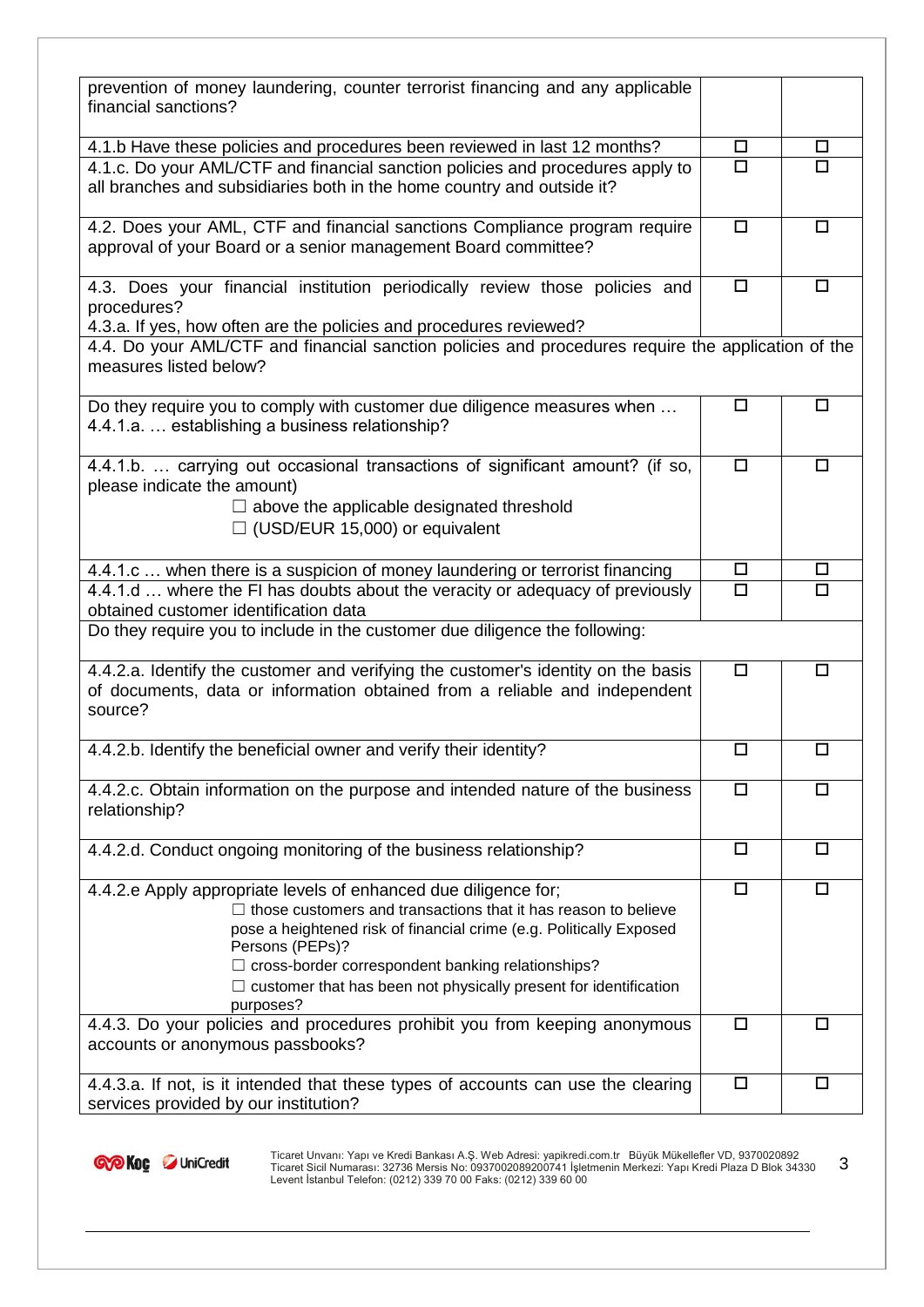| 4.4.4. Do your procedures require you to perform a risk assessment of your<br>customers and transactions and perform enhanced due diligence where the<br>risks are increased?<br>4.4.4.a. If so, please provide a description of your enhanced due diligence<br>measures:<br>4.4.5.a. Do your procedures require you to conduct enhanced due diligence<br>measures for transactions or business relationships with "politically exposed<br>persons"?<br>4.4.5.b. If so, please describe your enhanced due diligence measures<br>4.4.5.c. Do you subject Domestic PEPs to these measures?<br>Do your policies and procedures require you to have enhanced due diligence measures in the<br>following: | □<br>$\Box$ | $\Box$<br>$\Box$ |
|------------------------------------------------------------------------------------------------------------------------------------------------------------------------------------------------------------------------------------------------------------------------------------------------------------------------------------------------------------------------------------------------------------------------------------------------------------------------------------------------------------------------------------------------------------------------------------------------------------------------------------------------------------------------------------------------------|-------------|------------------|
|                                                                                                                                                                                                                                                                                                                                                                                                                                                                                                                                                                                                                                                                                                      |             |                  |
|                                                                                                                                                                                                                                                                                                                                                                                                                                                                                                                                                                                                                                                                                                      |             |                  |
|                                                                                                                                                                                                                                                                                                                                                                                                                                                                                                                                                                                                                                                                                                      |             |                  |
|                                                                                                                                                                                                                                                                                                                                                                                                                                                                                                                                                                                                                                                                                                      |             |                  |
|                                                                                                                                                                                                                                                                                                                                                                                                                                                                                                                                                                                                                                                                                                      |             |                  |
| 4.4.6.a. When the customer has been not physically present for identification<br>purposes?                                                                                                                                                                                                                                                                                                                                                                                                                                                                                                                                                                                                           | □           | $\Box$           |
| 4.4.6.b. In respect of cross-border correspondent banking relationships and<br>other similar relationships with respondent institutions from third countries?                                                                                                                                                                                                                                                                                                                                                                                                                                                                                                                                        | □           | $\Box$           |
| 4.4.6.c. Does your financial institution assess its customers' that are Financial<br>Institutions AML/CTF policies and practices?                                                                                                                                                                                                                                                                                                                                                                                                                                                                                                                                                                    | $\Box$      | $\Box$           |
| 4.4.7.a. Does your financial institution have a transaction monitoring system to<br>enable you to detect suspicious payments or transactions (excluding<br>sanctions)?<br>4.4.7.b. If so, which system/provider do you use?<br>4.4.7.c. Does your financial institution have an established method of reporting<br>suspicious activities and/or transactions to the appropriate authorities?                                                                                                                                                                                                                                                                                                         | $\Box$      | $\Box$           |
| 4.4.8.a. Does your financial institution have a screening process to search your<br>client database against government published lists of prohibited/sanctioned<br>parties?                                                                                                                                                                                                                                                                                                                                                                                                                                                                                                                          | □           | $\Box$           |
| 4.4.8.b Does your financial institution screen payments/transactions for<br>government published lists of prohibited/sanctioned parties?                                                                                                                                                                                                                                                                                                                                                                                                                                                                                                                                                             | $\Box$      | $\Box$           |
| If yes, which system(s)/provider(s) do you use:                                                                                                                                                                                                                                                                                                                                                                                                                                                                                                                                                                                                                                                      |             |                  |
| Which lists do you screen against (e.g. EU, UN, OFAC etc.)?<br>$\Box$ US<br>$\square$ EU<br>$\Box$ UN<br>ΠUΚ                                                                                                                                                                                                                                                                                                                                                                                                                                                                                                                                                                                         |             |                  |
| Other: (specify)<br>$\Box$                                                                                                                                                                                                                                                                                                                                                                                                                                                                                                                                                                                                                                                                           |             |                  |
| $\Box$ None                                                                                                                                                                                                                                                                                                                                                                                                                                                                                                                                                                                                                                                                                          |             |                  |
| 4.4.8.c. Does the Financial Institution screen the following<br>payments/transactions against applicable sanctions lists                                                                                                                                                                                                                                                                                                                                                                                                                                                                                                                                                                             |             |                  |
| domestic payment transactions                                                                                                                                                                                                                                                                                                                                                                                                                                                                                                                                                                                                                                                                        |             | □                |
| international payment transactions                                                                                                                                                                                                                                                                                                                                                                                                                                                                                                                                                                                                                                                                   |             | □                |
| documentary business                                                                                                                                                                                                                                                                                                                                                                                                                                                                                                                                                                                                                                                                                 |             | $\Box$           |
| securities transactions?                                                                                                                                                                                                                                                                                                                                                                                                                                                                                                                                                                                                                                                                             |             | п                |
| 4.4.8d. Does your financial institution screen customers for government<br>published lists of prohibited/sanctioned parties?                                                                                                                                                                                                                                                                                                                                                                                                                                                                                                                                                                         | $\Box$      | $\Box$           |
| If yes, which system(s)/provider(s) do you use:                                                                                                                                                                                                                                                                                                                                                                                                                                                                                                                                                                                                                                                      |             |                  |

Ticaret Sicil Numarası: 32736 Mersis No: 0937002089200741 İşletmenin Merkezi: Yapı Kredi Plaza D Blok 34330 Levent İstanbul Telefon: (0212) 339 70 00 Faks: (0212) 339 60 00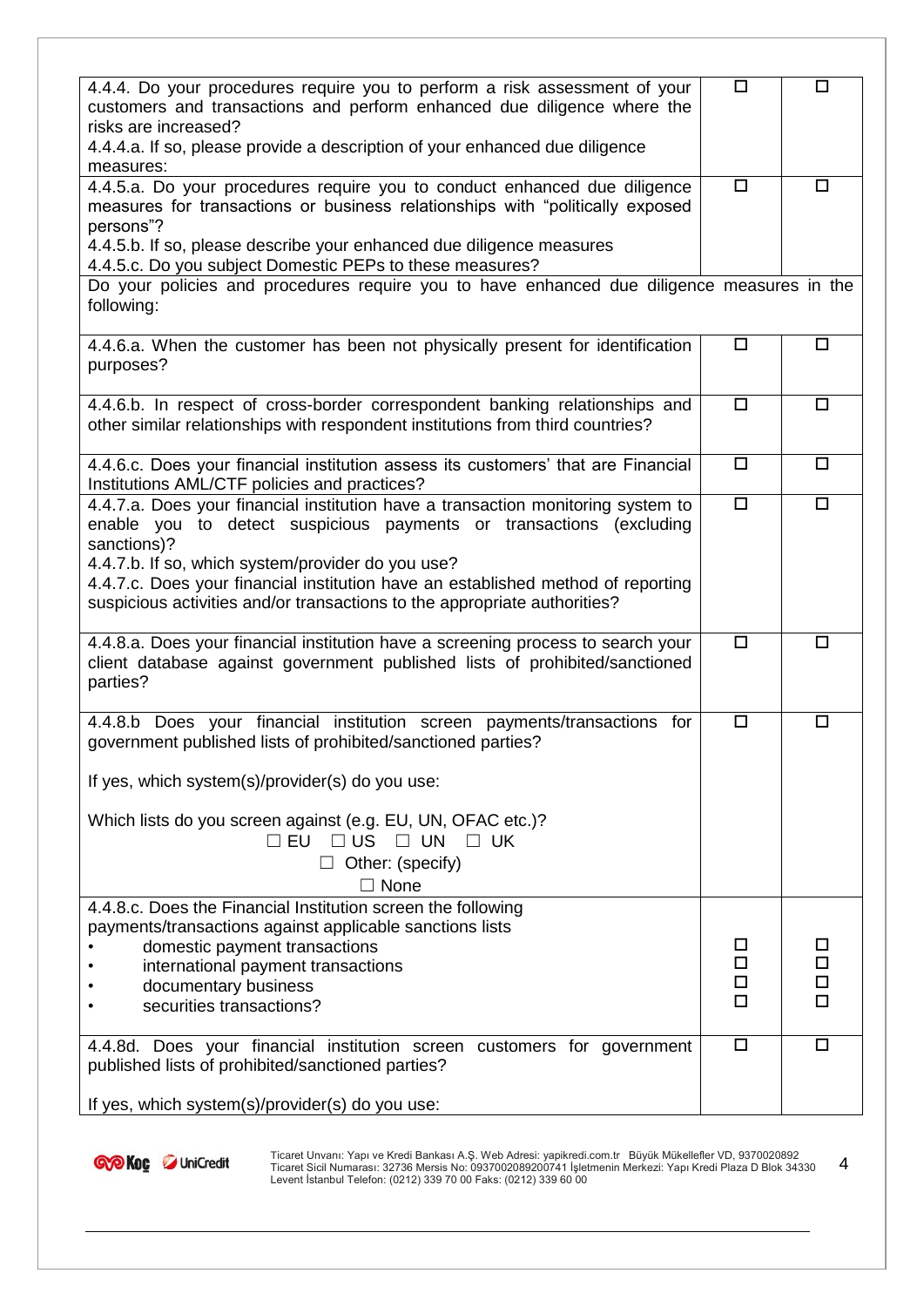| Which lists do you screen against (e.g. EU, UN, OFAC etc.)?                                                                                                          |             |        |
|----------------------------------------------------------------------------------------------------------------------------------------------------------------------|-------------|--------|
| $\square$ EU<br>$\Box$ US $\Box$ UN<br>$\Box$ UK                                                                                                                     |             |        |
| $\Box$ Other: (specify)                                                                                                                                              |             |        |
| $\Box$ None                                                                                                                                                          |             |        |
| 4.4.8.e. If yes, what information is subject to screening:                                                                                                           |             |        |
| $\Box$ new customers                                                                                                                                                 |             |        |
| $\Box$ existing customers                                                                                                                                            |             |        |
| $\Box$ connected parties                                                                                                                                             |             |        |
| $\Box$ all parties involved in a transactions                                                                                                                        |             |        |
| 4.4.8.f. Please specify, how often is the screening performed?                                                                                                       |             |        |
| $\Box$ at on-boarding                                                                                                                                                |             |        |
| $\Box$ on an ongoing basis with a following frequency:                                                                                                               |             |        |
| $\Box$ daily                                                                                                                                                         |             |        |
| $\Box$ weekly                                                                                                                                                        |             |        |
| $\Box$ monthly<br>4.4.9. Do your policies and procedures require you to keep customer                                                                                | $\Box$      | $\Box$ |
| identification account files, business correspondence and records for a specific                                                                                     |             |        |
| period of time?                                                                                                                                                      |             |        |
| 4.4.9.a. If yes, for how long?                                                                                                                                       |             |        |
|                                                                                                                                                                      |             |        |
| 4.5 Does the Financial Institution provide financial crime compliance training to                                                                                    |             |        |
| relevant employees that includes:<br>identification and reporting of transactions that must be reported to                                                           | $\Box$      | $\Box$ |
| government authorities.                                                                                                                                              |             |        |
| • examples of different forms of money laundering involving the FI's products                                                                                        | $\Box$      | □      |
| and services.                                                                                                                                                        |             |        |
| • internal policies to prevent money laundering                                                                                                                      | □<br>$\Box$ | □<br>□ |
| • financial sanctions compliance?                                                                                                                                    |             |        |
| If so, how frequently does this need to be refreshed?                                                                                                                |             |        |
|                                                                                                                                                                      |             |        |
| 4.6.1 Do your policies and procedures permit relationships/services to "shell                                                                                        | $\Box$      | $\Box$ |
| banks"?                                                                                                                                                              |             |        |
|                                                                                                                                                                      | $\Box$      |        |
| 4.6.2 Do your policies and procedures permit relationships/services with<br>financial institutions who permit accounts to be used by shell Banks?                    |             | □      |
|                                                                                                                                                                      |             |        |
| 4.7. Does your financial institution allow direct use of the correspondent account                                                                                   | $\Box$      | $\Box$ |
| by third parties (payable through accounts) to transact business on their own                                                                                        |             |        |
| behalf?                                                                                                                                                              |             |        |
|                                                                                                                                                                      |             |        |
| 4.8. Can you confirm that your financial institution has not been prosecuted or<br>fined for failure to comply with anti-money laundering or financial sanction laws | $\Box$      | $\Box$ |
| in the last 5 years? If not, please provide details                                                                                                                  |             |        |
|                                                                                                                                                                      |             |        |
| 4.9. Does your financial institution provide correspondent banking services to                                                                                       | $\Box$      | $\Box$ |
| other financial institutions ("downstream correspondent clearing services") and                                                                                      |             |        |
| will they use the clearing services provided by our institution?                                                                                                     |             |        |
| 4.9.a. In case the answer to question 4.11 is "YES", please provide the name and countries of these                                                                  |             |        |

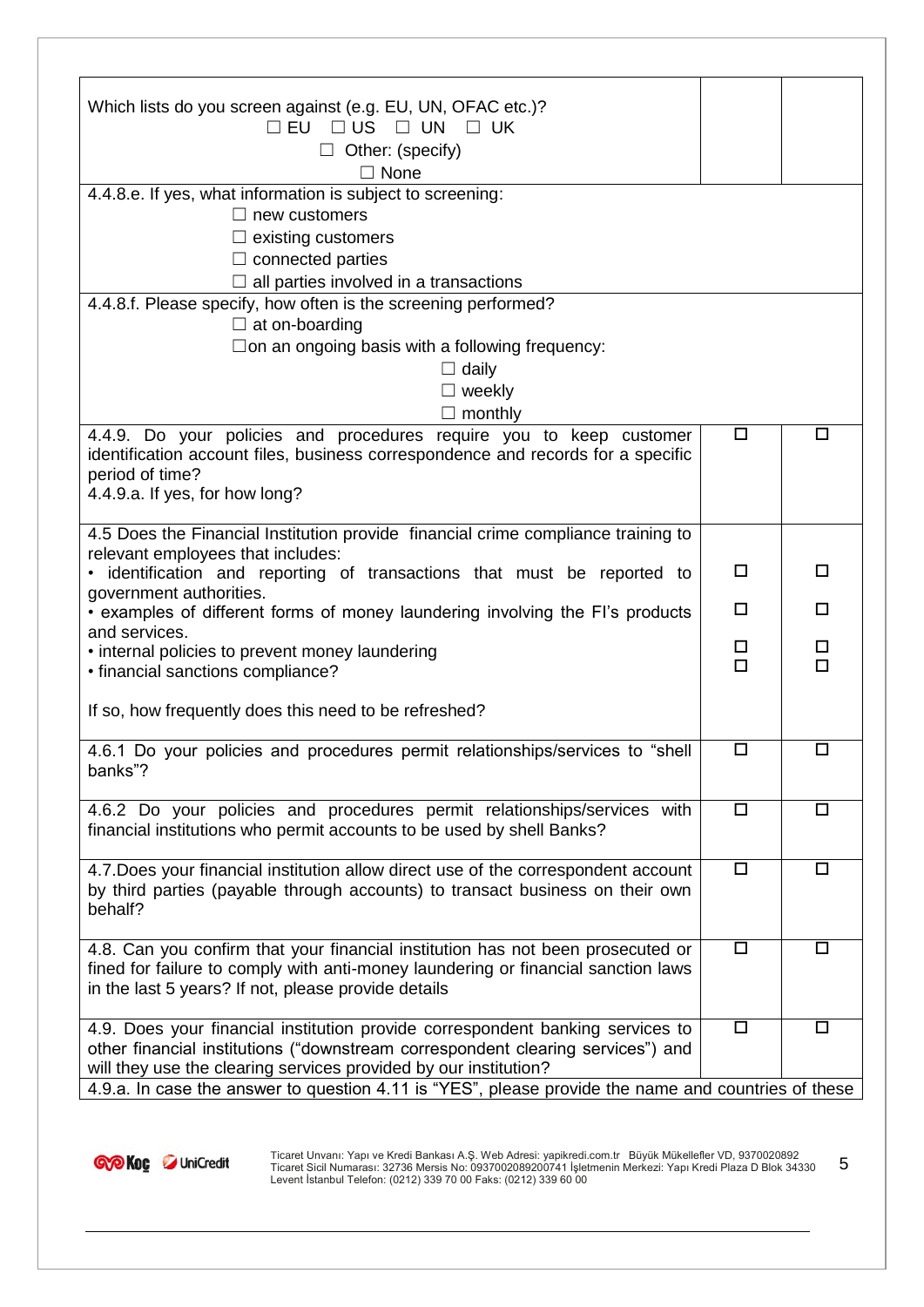| downstream banks:                                                                                                                                                                                                                                                                                                                      |                                                     |                                                                         |
|----------------------------------------------------------------------------------------------------------------------------------------------------------------------------------------------------------------------------------------------------------------------------------------------------------------------------------------|-----------------------------------------------------|-------------------------------------------------------------------------|
| 4.10. Does your financial institution provide services to unregulated Money<br>Service Bureaus (MSBs) or Virtual Currency Providers?                                                                                                                                                                                                   | $\Box$                                              | □                                                                       |
| 4.11. If so, is it intended that these types of entities can use the clearing<br>services provided by our institution?                                                                                                                                                                                                                 | $\Box$                                              | □                                                                       |
| 4.12. Does the Financial Institution adhere to the Wolfsberg Transparency<br>Principles and the appropriate usage of the SWIFT MT 202/202COV and MT<br>205/205COV message formats?                                                                                                                                                     | $\Box$                                              | $\Box$                                                                  |
| 5. Products; Market Segments & Transaction Volume                                                                                                                                                                                                                                                                                      |                                                     |                                                                         |
| Question                                                                                                                                                                                                                                                                                                                               | <b>Yes</b>                                          | <b>No</b>                                                               |
| 5.1 Does the Financial Institution maintain any subsidiaries or branches in one<br>of the following countries?                                                                                                                                                                                                                         |                                                     |                                                                         |
| Iran<br>Syria<br>Cuba<br>(North) Sudan<br>South Sudan<br>Crimea<br>Sevastopol Region<br>٠<br>North Korea                                                                                                                                                                                                                               | □<br>□<br>□<br>□<br>□<br>$\Box$<br>$\Box$<br>$\Box$ | □<br>$\Box$<br>$\Box$<br>$\Box$<br>$\Box$<br>$\Box$<br>$\Box$<br>$\Box$ |
| 5.2 Does the Financial Institution or any of its majority owned or controlled<br>affiliate support or facilitate any activity on behalf of customers with or involving<br>a country that is subject to comprehensive sanctions?<br>Iran<br>Syria<br>Cuba<br>(North) Sudan<br>South Sudan<br>Crimea<br>Sevastopol Region<br>North Korea | LΙ<br>□<br>□<br>□<br>ப<br>ப<br>□<br>□               | ப<br>$\Box$<br>$\Box$<br>$\Box$<br>$\Box$<br>□<br>$\Box$<br>□           |
| 5.2.1 If yes, will any of the majority owned or controlled affiliate have the ability<br>to use the Yapı ve Kredi Bankası A.Ş. account to process transactions?                                                                                                                                                                        | $\Box$                                              | □                                                                       |
| 5.3 Does the Financial Institution provide their financial products or services to<br>any of the following high risk market segments listed below?<br>5.3.1. If yes, please specify:                                                                                                                                                   | $\Box$                                              | $\Box$                                                                  |
| $\Box$ Money Service Businesses / Payment Services Providers<br>$\Box$ Embassies and/or Consulates<br>Casinos<br>$\Box$ Gambling or online gaming<br>$\Box$ Virtual Currencies<br><b>Offshore Corporates</b>                                                                                                                           |                                                     |                                                                         |